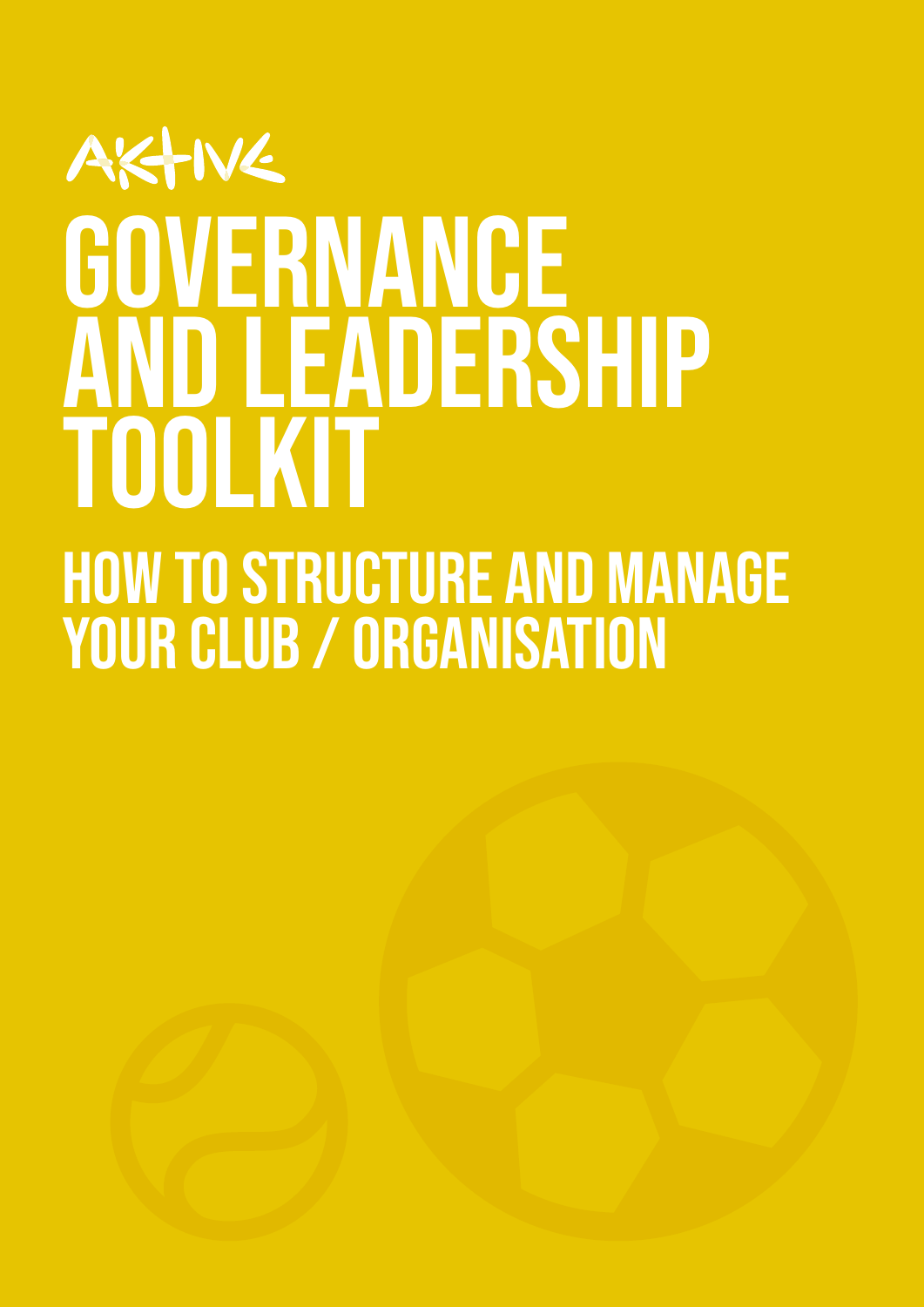|                   | $\mathbf{z}$ |
|-------------------|--------------|
|                   | 4            |
| t Legal Structure | 5            |
| ties              | 7            |
|                   | 7            |
| ernance Structure | 9            |
| ۱b                | 12           |
| Responsibilities  | 14           |
|                   | 16           |
| r Information?    | 19           |

# OVERVIEW CONTENTS

The three pillars of leadership are culture, structure and strategy. Your club or organisation should have an appropriate legal status and committee structure to be able to deliver its desired vision and kaupapa.

Once this is in place the leadership group needs to be conscious of the standards it should operate to, and of its role in exercising appropriate and effective control of the club through policies, procedures and practices.

**Overview** [The Purpose](#page-2-0) Choosing The Right **Incorporated Societ [Constitutions](#page-3-0)** Choosing Your Gove **Governing Your Clul** Defining Roles And [Meetings](#page-8-0) Looking For Further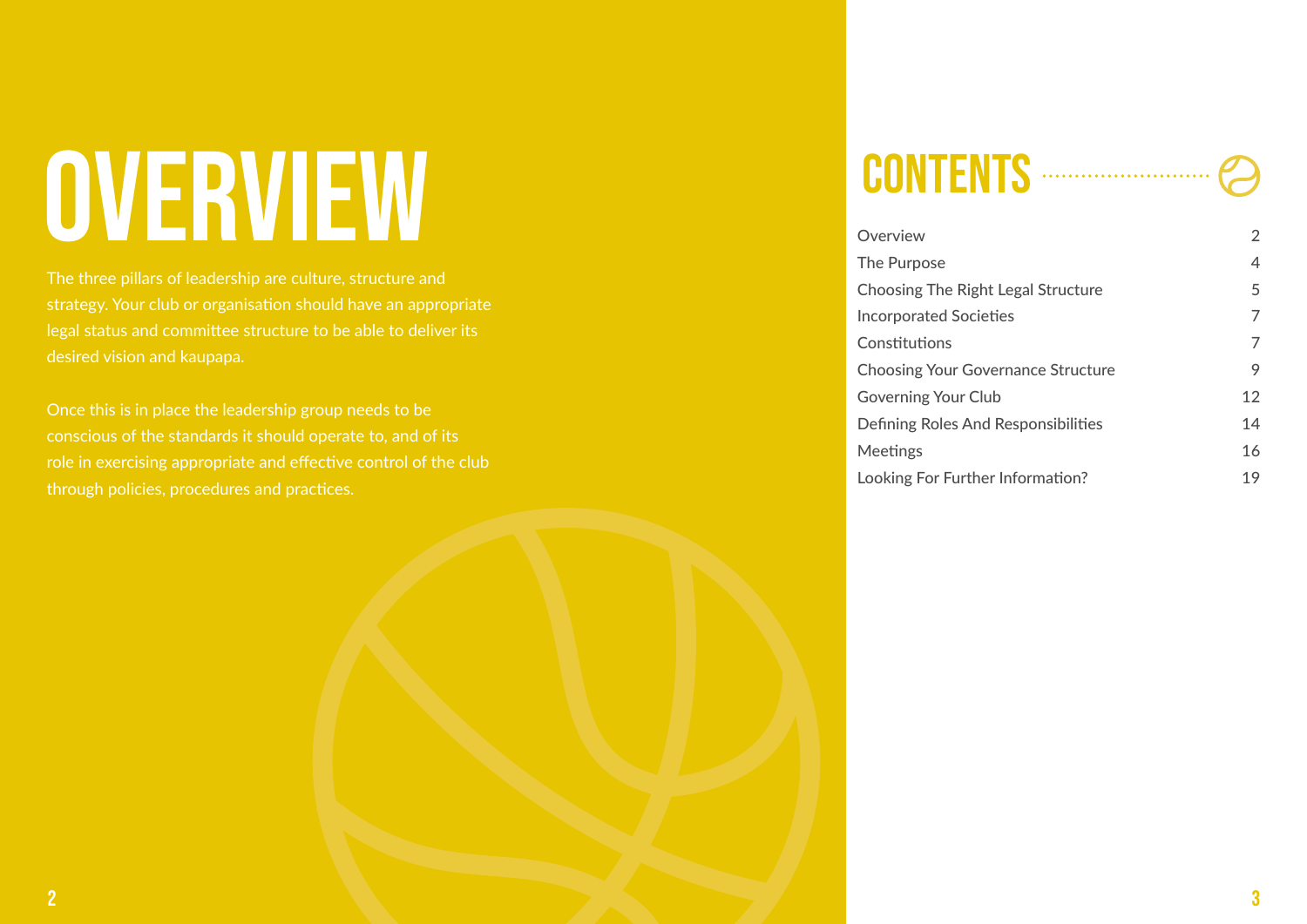## <span id="page-2-0"></span>THE PURPOSE **CONSECTED**

Auckland is a complex multi-cultural environment with many challenges and unparalleled opportunities to increase and sustain participation in sport and recreation. This has led to the establishment of *The Auckland Approach to Community Sport*, a strategic response aiming to create a world-class community sport system in Tāmaki Makaurau, community by community. This toolkit has been developed (and will be updated) by Aktive, with input from delivery partners CLM Community Sport, Harbour Sport, Sport Auckland and Sport Waitākere, based on insights and good practice examples from across Auckland.

The purpose of this generic governance and leadership toolkit is to provide information, insights and ideas that will assist leaders of clubs/ codes with understanding legal structures and the difference in roles between leadership and management. It can be tailored and implemented as each club/code sees relevant.

## GET YOUR GOVERNANCE RIGHT AND YOU WILL SEE THE BENEFITS, SUCH AS:

Happier and more effective volunteers

## Choosing the right legal structure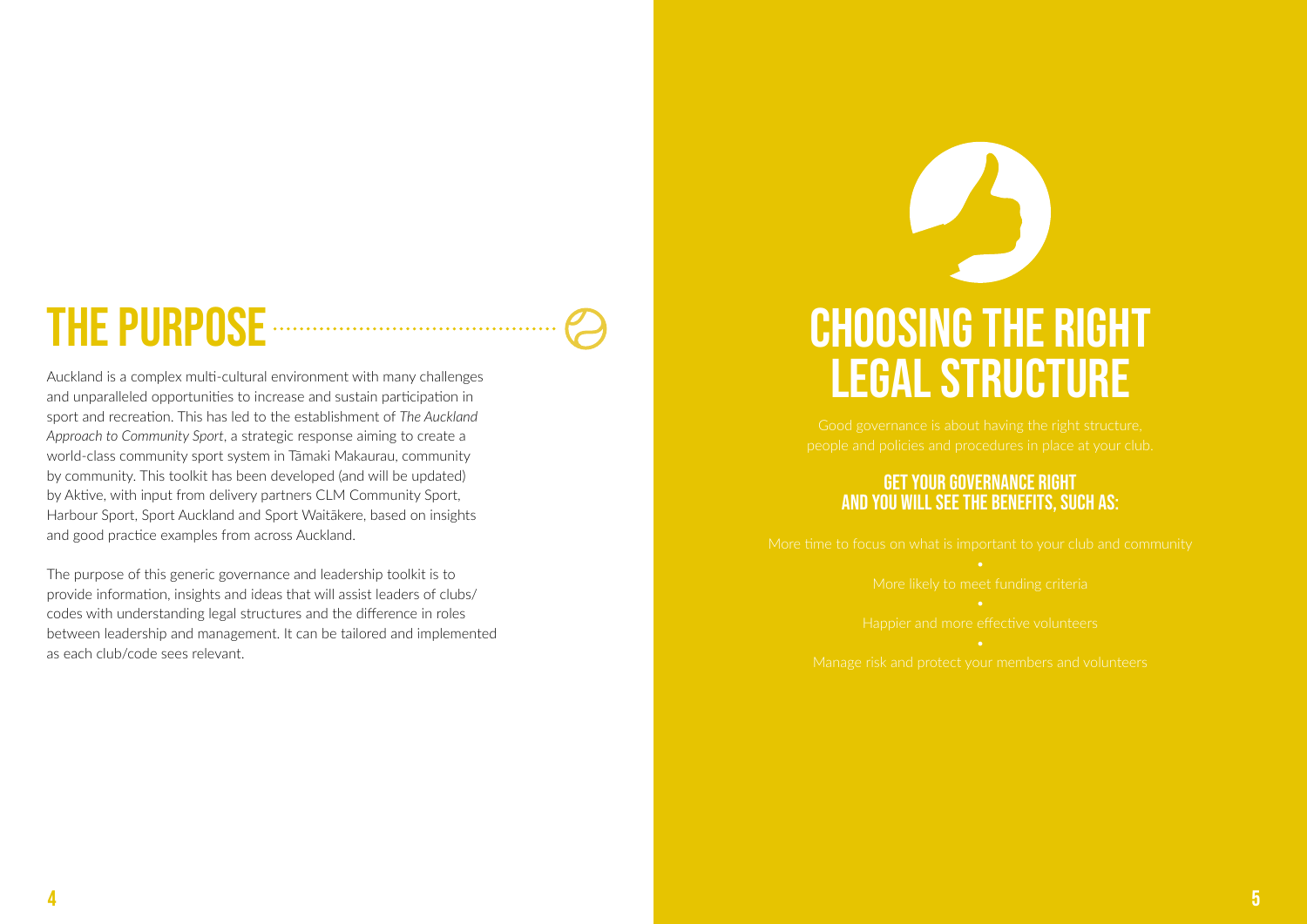## WHAT DOES INCORPORATION MEAN? DO WE NEED TO DO THIS?

individuals in all circumstances. While not



## **CONSTITUTIONS**

## Incorporated **SOCIETIES**

- You will not need to go through the relevant administrative application process
- Fewer ongoing reporting and administration requirements
- Fewer costs
- Flexibility

- Must have a minimum of 15 members
- Separate legal identity
- Continuing existence meaning it continues to exist as a separate legal entity regardless of changes in its membership
- Limited liability for members means for any debts or other legal responsibilities, its members aren't usually personally responsible for these
- The Charitable Trusts Act 1957 allows a trust or an unincorporated society, to become an incorporated body – a "charitable trust board" – by registering under that Act
- Board members must comply with the requirements of the Charitable Trusts Act
- Reporting requirements will apply if the board is also registered on the Charities Register

## **COMPANIES**

## UNINCORPORATED GROUPS

## INCORPORATED GROUPS

## MEMBERSHIP GROUP OR A TRUST

- Explain to members and non-members what your group is about.
- Provide guidelines for the daily running of your group.
- Help to sort out internal problems.
- Are a legal necessity if your group wishes to become incorporated.
- Can help in seeking resources from other organisations, such as a government agency.
- The decision-makers are the trustees
- Trustees are not accountable to any membership, although when they deal with the trust property, they're accountable to the people for whose benefit the trust was set up
- Suitable if there could potentially be significant money or property involved and you want to keep decision-making in relatively few hands

## CHARITABLE TRUST BOARDS

- A company can be set up with just one shareholder and one director.
- A company must have a name, one or more shares, one or more shareholders, and one or more directors
- It has a separate legal identity distinct from its shareholders and directors
- A company is a "limited liability" entity. This means a shareholder isn't personally liable, beyond the value of their shareholding, for any of the company's contracts, debts or other obligations, unless the shareholder has given a personal guarantee.

## <span id="page-3-0"></span>WHAT KIND OF LEGAL STRUCTURE SHOULD YOUR GROUP HAVE?

There are several different legally recognised forms that a club might adopt. This will depend on factors such as your organisation's purpose and the activities it will offer.

### **Below is a brief overview of the different options your club can consider:**

## WHAT IS A CONSTITUTION?

A constitution is a basic set of rules for the daily running of your club or group and generally includes the reasons for its existence. It also regulates the relationship between members by setting out the basis for working with other co-members.

## WHY DO WE NEED A CONSTITUTION?

### **Constitutions:**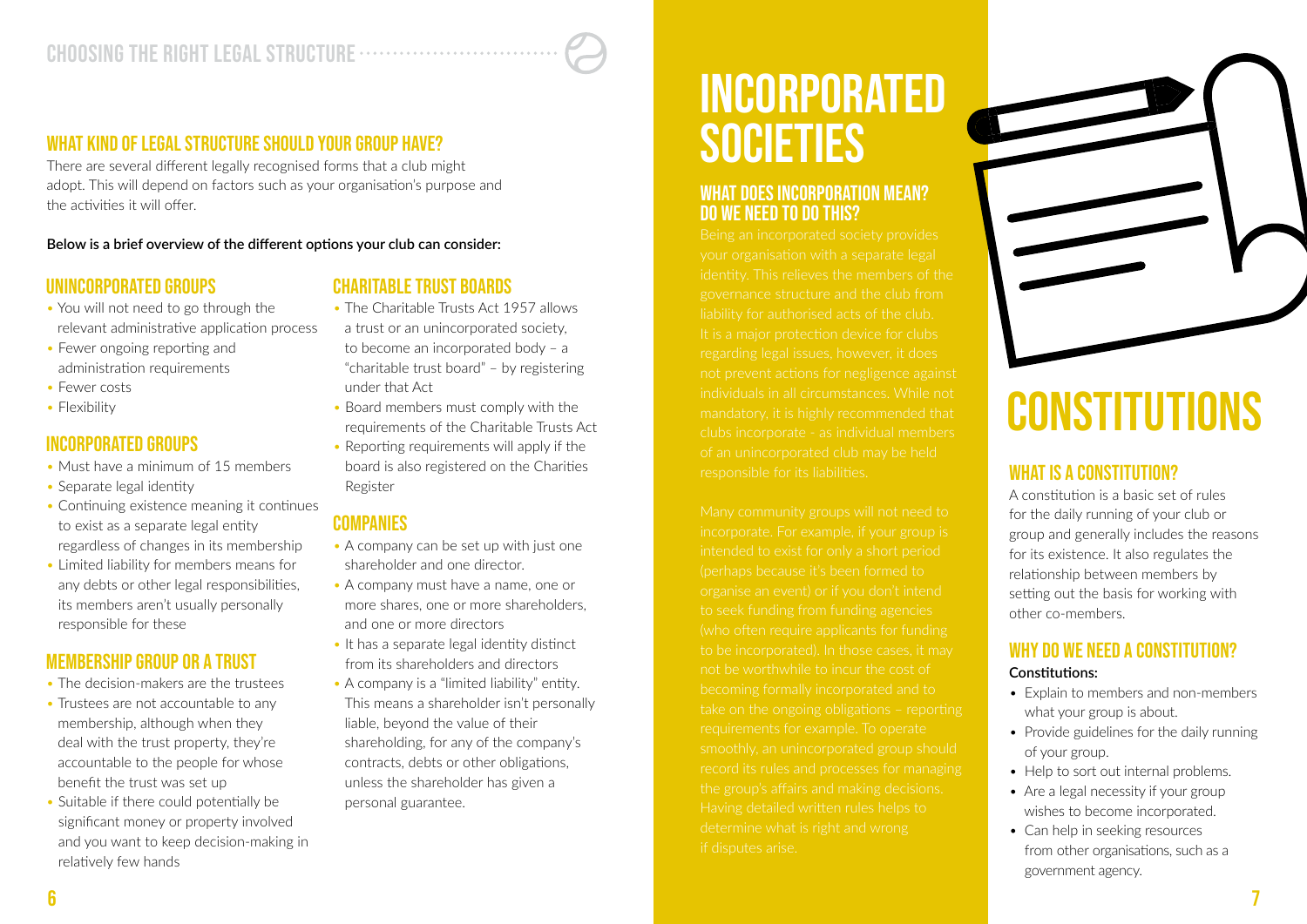to have smaller boards and committees

## BOARDS

going. All other staff are appointed by the

## <span id="page-4-0"></span>Choosing your WHAT LEVEL OF DETAIL SHOULD YOU OTHER ESSENTIAL CONTENT OF **COVERNANCE STRUCTURE**

## WHAT SIZE SHOULD OUR BOARD BE?

board size but should be appropriate for the for small to medium sized clubs.

## HOW DO WE APPOINT AND SELECT BOARD MEMBERS?

members of the club entitled to vote, be to ensure the board maintains a level of

## WHAT IS THE ROLE OF BOARD MEMBERS?

The main role of the Chair is leadership,

It is likely that gaming trusts will increasingly check that such provisions exist in any funding applicant's constitution before accepting its application for consideration.

## INCLUDE?

A constitution can be extremely simple, containing only the basic outline to explain who you are, what you are set up for and important management matters. The extent to which you add detail in the rules depends on the needs or formality at the time of setting up the group, and on your group's thoughts about the projected needs of the group as it grows. Many details relating to minor management matters are best included within by-laws, regulations or policies thus keeping your constitution flexible and easy to operate within.

## WHAT TO AVOID

A constitution can be made up of two parts; the rules which include the basic principles of the group and can be changed only by a general meeting; and the regulations or bylaws which can be changed by the committee.

You can place almost anything within a constitution. However, many aspects of your club's operation are more easily handled outside the formality of the rules. For instance, you would not include the membership charges or club colours in the rules. The rules in your constitution should relate to the administration of the club. They should not relate to the conduct of the activities of the club. Additional non-administrative rules should appear in regulations and by-laws. A clause in the rules empowering the committee to make, alter or delete regulations or by-laws should appear in the constitution.

## OTHER ESSENTIAL CONTENT OF ANY CLUB CONSTITUTION

Note that the constitution of any club that intends to apply for the whole or partial funding of capital or operational expenditure by such funding bodies as gaming trusts or government departments must include rules that:

- (i) forbid any club member from obtaining any personal benefit from the club's operations (reimbursements or arm's length transactions excepted)
- (ii) provide that, in the event of any winding up of the club, any net remaining assets will be transferred to a body that has like objects to the club
- (iii) forbid the above two rules from being altered in any succeeding constitution

## **[Access NZ Companies Constitution](https://isb.companiesoffice.govt.nz/constitutionbuilder/startscreen/)  [Builder](https://isb.companiesoffice.govt.nz/constitutionbuilder/startscreen/)** [>>](http://aktive.org.nz/sector-development/managing-your-organisation/governance-and-leadership/)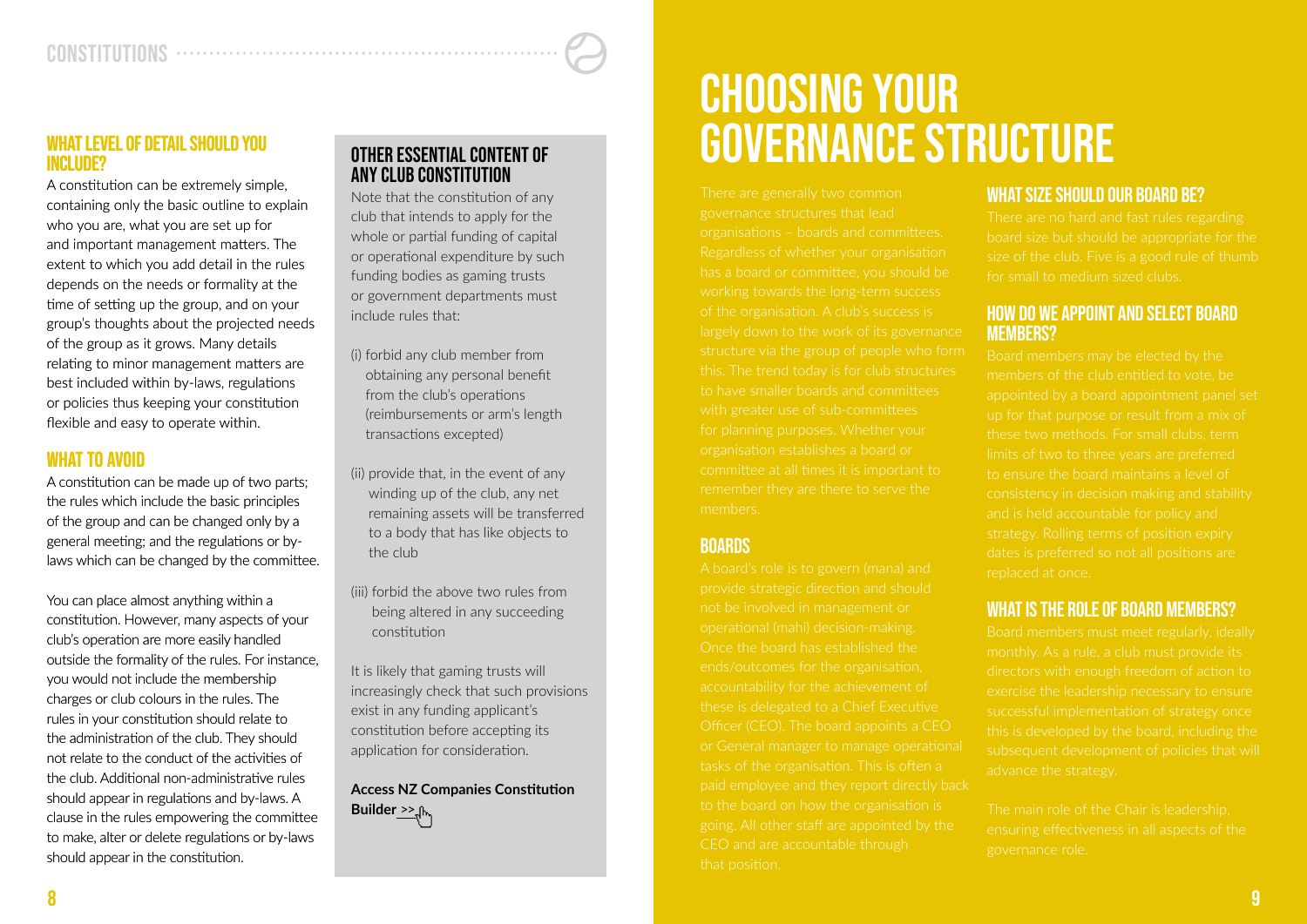open, and includes all directors. It is also the

## **COMMITTEES**

**Committee members should have set roles and jobs to complete. The roles of people on your committee or management team could be:**

- 
- 
- 

will assist them.

## Choosing your governance structure Choosing your governance structure

**Committees can be a lot of fun and are a great way of ensuring everyone is involved and able to contribute to your club. Don't forget that committee meetings can also be good social events! Remember to allow some social time, separate from the main meeting agenda. We have some tips for running your meeting in the Meetings section.**

**Your national or regional governing body or other existing clubs may also have recommended committee structures for your sport.**





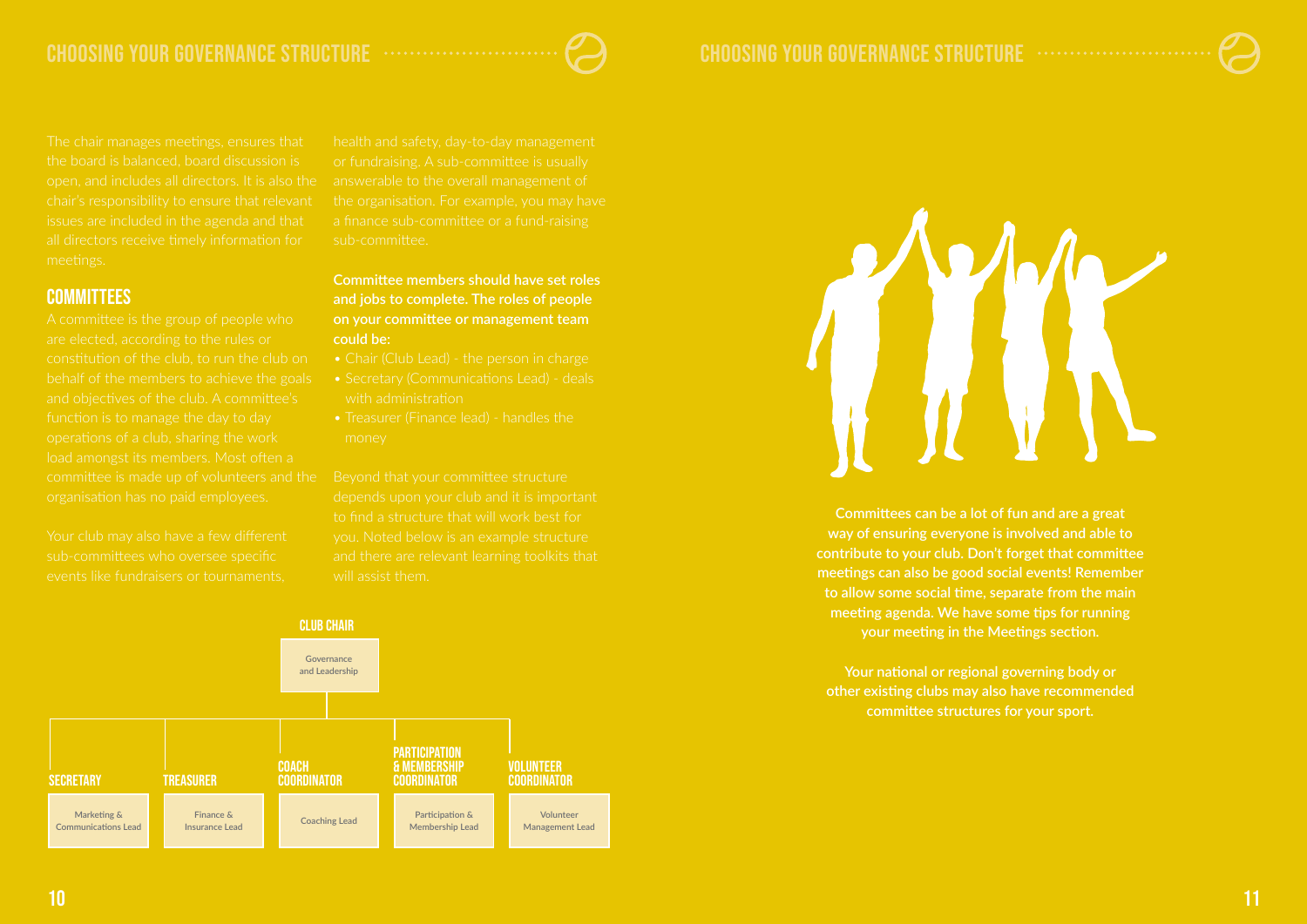## <span id="page-6-0"></span>GOVERNING YOUR CLUB

People make a club. From volunteers and staff and whanau who help to run a club, to coaches who deliver sessions, to the members and participants who take part, a club's people are what makes it stand out. Happy people will help a club to thrive and grow. As a leader of leaders, one of your most important skills is to articulate a common sense of purpose or kaupapa across your organisation. Your role is to help set and support your organisation's culture and values by leading and developing a culture that fosters and supports belonging.

## WHAT IS THE ROLE OF A LEADER?

A good leader is someone willing to take the lead and be responsible for a variety of situations and people. They ensure that everybody in the club is not only happy, but that everybody is contributing in some way to the achievement of the club's goals.

## FINDING PEOPLE FOR YOUR LEADERSHIP GROUP

Your governance structure should operate as a team and work towards common goals by drawing on the skills and talents of each other. It is important to recognise these skills and talents but also establish the types of skills that may be required, so in future you can identify potential governance members.

## **The key elements you should pay attention to when recruiting governance members are:**

- A commitment to your club
- Sufficient time to devote to your club
- An understanding of the role of the governance
- A skillset match with others in the team
- Enthusiastic and interested in the club
- Good communication skills
- Leadership and listening skills
- Honesty

## **[Volunteer Management Toolkit](https://aktive.org.nz/media/rl3lelsx/volunteer-management-toolkit.pdf) >>**

## DIVERSITY IN LEADERSHIP

2 **Be Bold**<br>2 To be a good leader, you sometimes need to take risks. Have confidence when making difficult decisions and be firm in implementing them. This will give your team courage and motivate them.

Organisations should recruit and engage people with appropriate diversity, independence, skills, experience and knowledge to take effective decisions that further the organisation's goals.



## WHY IS THIS IMPORTANT?

Diverse, skilled and experienced decisionmaking bodies that contain independent voices and engage in constructive, open debate enable good decision-making. Ensure your leadership team has a balance of gender, ethnicities, experience and age to best represent the voice of your participants. This also brings a variety of perspectives and mental models.

It may be necessary to go out into the community and directly approach potential people as in some cultures people tend not to come forward and prefer to be invited and supported through the recruitment process. This recruitment process could take some time and clubs should be looking at succession planning to ensure there are people able to replace those moving on.

**[Our Participation and Membership Toolkit](https://aktive.org.nz/media/wsdjs4v3/participation-membership-toolkit.pdf)  [can help you](https://aktive.org.nz/media/wsdjs4v3/participation-membership-toolkit.pdf) >>**



## A LEADER WILL NEED THE FOLLOWING ATTRIBUTES:

1 **Motivation and Inspiration**

Motivate volunteers and find ways for them to excite other volunteers about their tasks. Establishing trust and loyalty among members and providing encouragement to help people reach their full potential within your club is a fantastic attribute. It can also help increase volunteer retention and improve sustainability of your club.

## 3 **Smart leaders acknowledge 'what they don't know'**

Make sure to never stop looking for opportunities to develop your skills.

Involve people who have different strengths to help you run your club well.

4 **Speak to your people** Good leaders will communicate well and often with their people. Keeping people informed of what is happening creates a greater team feel and ethic.

5 **Listen to your people** Your people are your greatest resource; listen to their feedback and encourage them to share their opinions and ideas.

6 **Future focused** Leaders must not only manage current commitments but provide direction for future activity. Don't find fault, find a remedy.

7 **Maintain harmony** Addressing conflicts and developing solutions is vital to ensuring that clubs survive and thrive.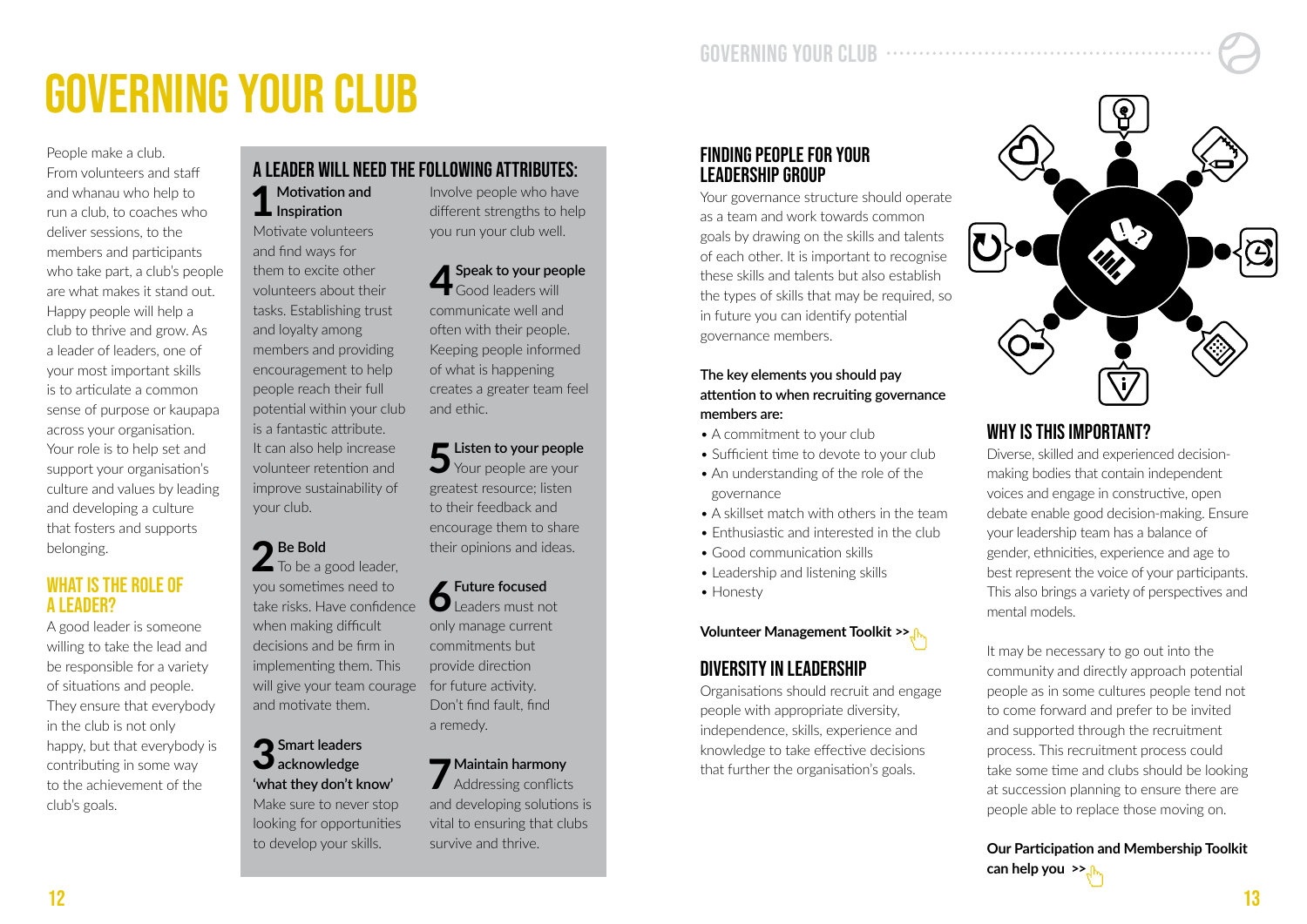Once you have a better idea of how your organisation will be structured and the key roles you need, make sure these are clearly outlined with the areas each role will be responsible for. Be open about what the role is, what is expected, and where possible the time commitment expected. Note what skills or experience would be suitable for each role to help identify the right people. Sometimes all you need are enthusiastic and committed people!

## JOB DESCRIPTIONS

Job descriptions are a great starting point that you can use and adapt to suit your club. Typical job responsibilities include tasks relating to organising, developing and delivering a varied range of sporting activities, finding funding and managing budgets, liaising and working with relevant organisations. The best job descriptions combine a little bit of marketing, the reality of the role, the necessary skills and competencies and the organization's culture. In addition, a description of the desired skills and experience required. Remember, most roles are filled by volunteers and they may have little or no experience, so training will be required, and they may need encouragement to put their hand up to take on a new role.

## HERE'S HOW TO DO IT.

## **Role descriptions**

2 Make it systematic - Ensure authority<br> **2** for delegation is clearly documented. Specify any limits to decision-making authority, financial spend and project development, without prior approval of the management committee.

**[Child Protection Officer>>](https://aktive.org.nz/media/sxkdgr31/child-protection-officer-safeguarding-designated-person-role-description-template.docx) [Club Secretary>>](https://aktive.org.nz/media/3bqofdwp/club-secretary-job-description.docx) [Coach>>](https://aktive.org.nz/media/j42lf0kt/coach-role-job-description.docx) [Fundraising and Sponsorship](https://aktive.org.nz/media/npbbuebj/fundraising-and-sponsorship-coordinator-job-description.docx)  [Coordinator>>](https://aktive.org.nz/media/npbbuebj/fundraising-and-sponsorship-coordinator-job-description.docx) [Health and Safety Coordinator>>](https://aktive.org.nz/media/obzkjctx/health-and-safety-coordinator-job-description.docx) [Junior Convenor>>](https://aktive.org.nz/media/bwnnszm1/junior-convenor-job-description.docx) [President Chairperson>>](https://aktive.org.nz/media/dpnixv2v/president-chairperson-job-description.docx) [Treasurer](https://aktive.org.nz/media/i0nk2snl/treasurer-job-description-1.docx)>> [Volunteer Manager>>](https://aktive.org.nz/media/lmuapdvt/volunteer-manager_coordinator-role-description-final-1.docx)**

## **DELEGATION**

## <span id="page-7-0"></span>Defining roles and responsibilities

**4 Make it effective -** Ensure the people<br>Concerned have the skills needed to carry out the task. This can either form part of the selection criteria or be addressed through appropriate training.

## **Depending on the nature and size of the role, delegation can be to:**

- Honorary officers
- A sub-committee or advisory group
- Paid staff or volunteers

## KEY POINTS FOR EFFECTIVE DELEGATION.

It is not possible for one person on the governance or staff of an organisation to do everything therefore delegation is part of organisational life. Delegation is necessary for all of the work of an organisation to be completed. However, it is important to remember that the committee can delegate authority but not responsibility. The organisations governance team is ultimately accountable for everything that goes on in an organisation. **3 Provide proper oversight - Ensure a** reporting mechanism is in place. The committee must be careful to read written reports provided and ask relevant questions or when verbal reports are being given to ensure that the delegation they have agreed is working effectively, is within the specified parameters, and they ultimately retain control of all delegations. Ensure that the exercise of delegation is adequately monitored, having regard to the relevant knowledge, skills and experience of the delegate

**The following pointers are useful reminders, regardless of who you are delegating to: 1 Make it legal -** Ensure any delegation  $\blacksquare$  is in line with your organisation's governing document and relevant legislation. Legislation will affect how you involve volunteers or recruit and employ paid staff. A good idea to include in your annual planning is to draw up a complete list of jobs, tasks and activity in the club and assign these across the members so there is an even spread of the workload. Often small extra jobs are added onto already stretched volunteers, leading to overloading and stress resulting in volunteers leaving.

> Succession planning is also part of this delegation review process, ensuring there are other members in the club who can perform the tasks required, so that there is always someone to hand over to in the event of volunteer turnover.

**Get the job title right – capture what the role in the club is**

**Start with a short, engaging overview of the job**

> **List responsibilities and tasks**

**Provide an estimation of the time commitment required**

**Detail what training and support is available**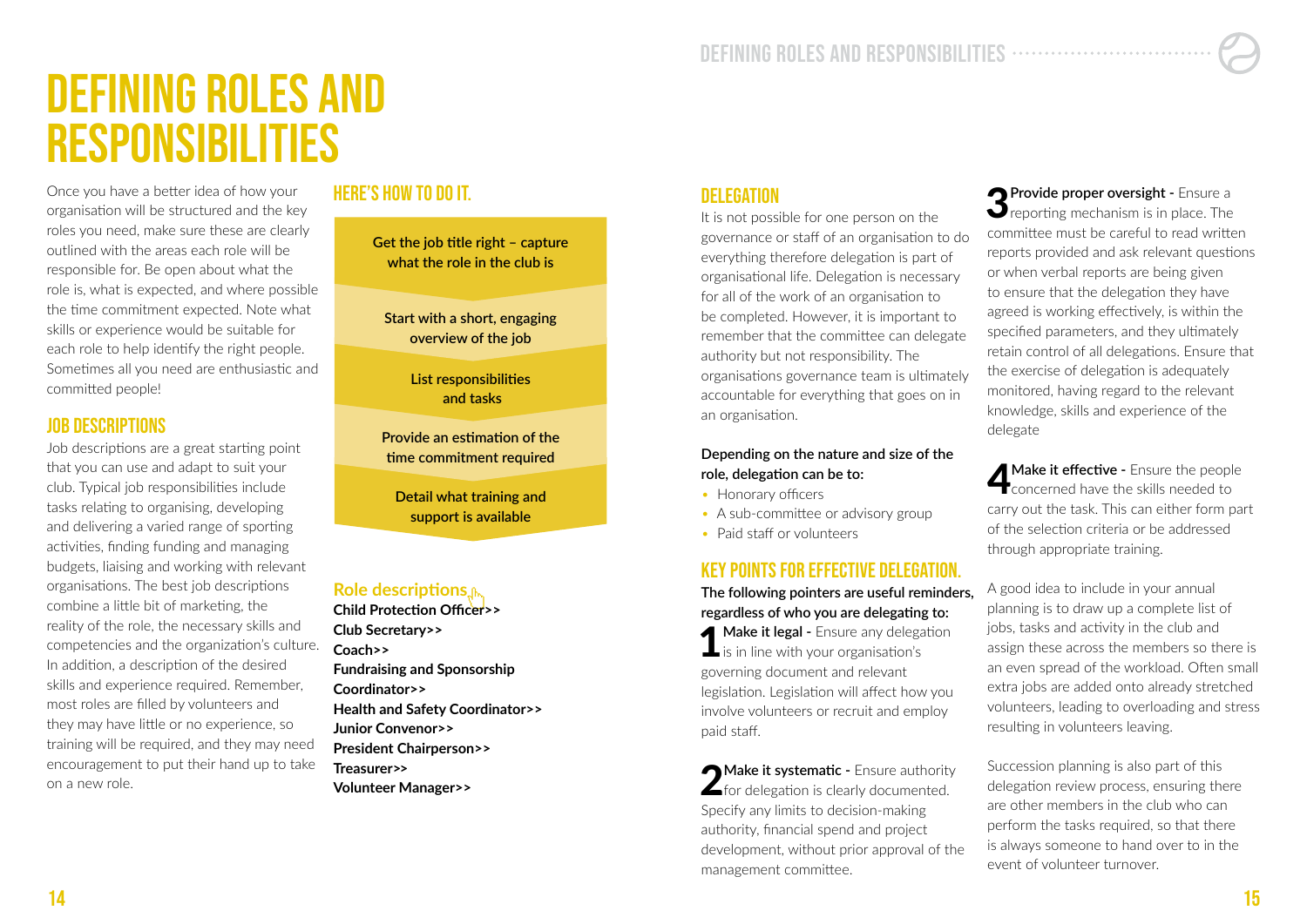## AGMS

An Annual General Meeting (AGM) is an open meeting to be held as required by the constitution.

An AGM is held every year to elect the board of directors (officers) or committee members as the case maybe and inform members of previous and future activities. It is an opportunity for the members to receive copies of the company's financial accounts, as well as reviewing performance information for the past year. It also provides the opportunity to ask any questions regarding the direction the clubs will take in the future.

- Some of your committee members have left or are intending to leave
- Your board or committee needs further skills and experience, e.g. in areas such as
- You generally feel that your board or committee needs reinvigorating
- When electing or appointing new board or committee members, you should make sure that you take skills and diversity into consideration; a balance of knowledge, skills and experience across the board or committee will assist in the making of wise decisions

Your club should be regularly electing new board or committee members as an opportunity to develop or bring in new skills, experiences and perspectives. Although there is no mandatory requirement, it is advisable that board or committee members serve no more than nine years in total. It is also a good idea to have different dates of position expiry on a rotational system so that no more than one person leaves at a time.

Most AGMs have a pre-AGM nomination process and require a proposer and a seconder for each nomination.

### **You might also look for new board or committee members if:**

- Usually the notice for an AGM is a minimum of 21 days (this should be stated in the club's constitution).
- All members should be notified and invited to make nominations for the election of officers.
- The constitution should state the minimum number (or proportion) of members needed to attend for the AGM to be 'quorate' (to be empowered to make decisions).

governance, finance or marketing

AGMs are open to all club members and are held to make decisions that affect what your club does and how it is run.

### **AGMs are an opportunity to:**

- Highlight the progress and achievements of the club over the past 12 months
- Elect the Committee for the following year.
- Discuss and vote on any changes to the constitution
- Produce (and review) the club's annual accounts
- The secretary is normally responsible for planning for the AGM.
- Raise issues by members from "the floor"

### **Notes relating to the AGM:**

## TIPS FOR YOUR AGM

- Make members aware of the importance of the election well in advance
- Send out a newsletter outlining the positions available and the responsibilities
- Target individuals that seem suitable for the position
- Invite members to attend committee meetings to gain an understanding.
- Allow members to nominate themselves
- Keep track of nominations in case you need to approach someone that hasn't nominated
- Allow candidates to talk at the AGM to cover what they might offer the club.



## RUNNING YOUR CLUB MEETINGS

Regular board or committee meetings are where officers meet to discuss club business and related matters on a regular, recorded basis. Discussion items may vary from meeting to meeting and range from who is coaching the team next season, to who washes the kit.

Your club constitution should state how often the board or committee meets and the minimum number of committee members in attendance needed (quorum). It is recommended that a board or club committee should meet at least monthly or at the least once every three months. During the process of setting up a board or club it may be necessary to meet more often, reducing the frequency once the club is established.

## <span id="page-8-0"></span>**MEETINGS**

**Send out a**  reminder **a few days before the meeting**



**Ask attendees to** RSVP **so you know who to**

**expect Assign** roles **for the meeting, such as someone to write minutes**

## PLAN YOUR MEETING

Before you hold a meeting, ask yourself whether the meeting is necessary. **To make sure the meeting will be an effective use of everyone's time make sure you:**